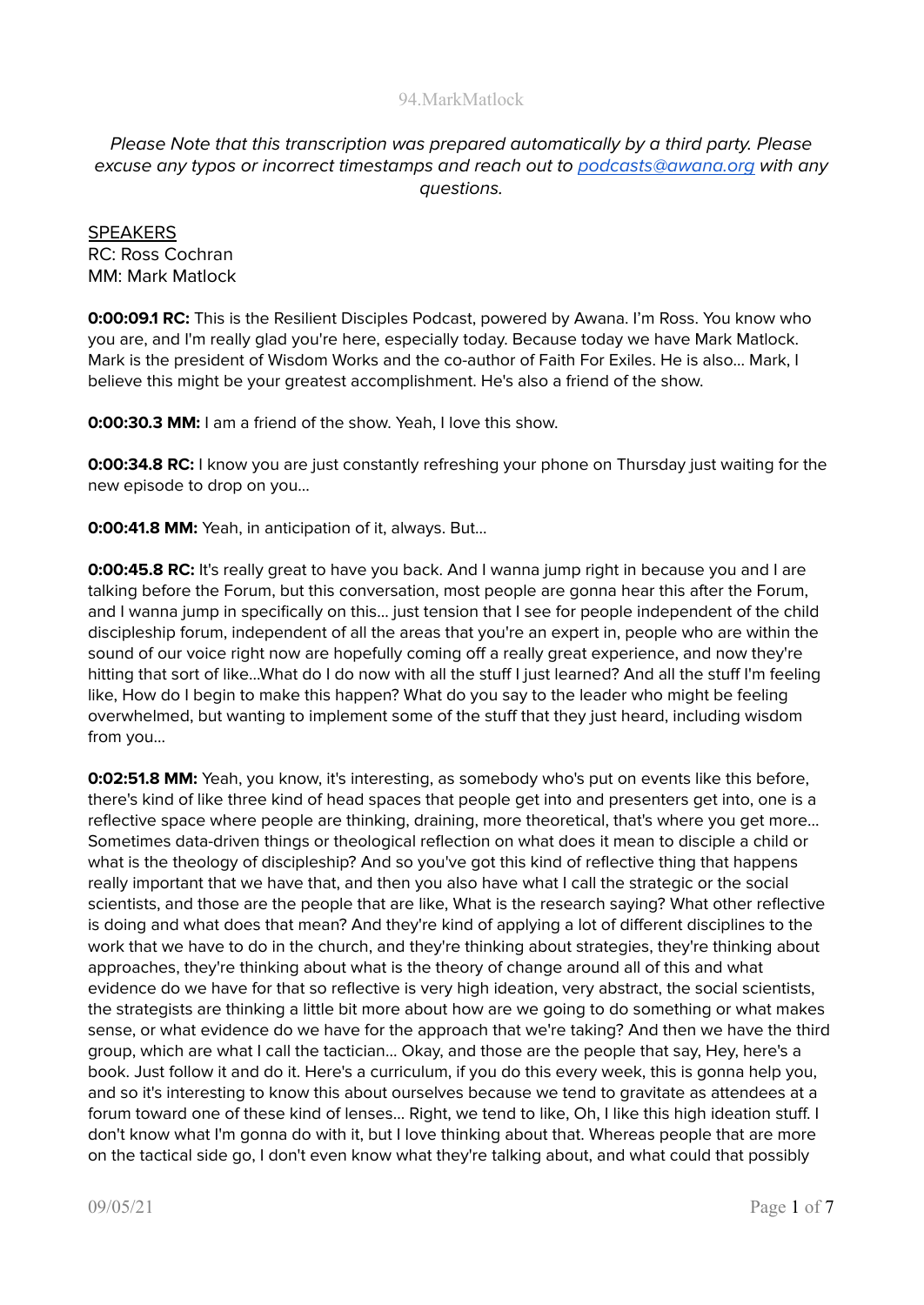have to do with the fact that... I've got 400 kids showing up on Wednesday and I don't know what I'm doing with them. And you're pontificate about this thing, and then people are really into like, I love the psychology, I love the human flourishing studies and how this is helping us inform our faith and proving up the stuff that Jesus taught us to do actually has... It's grounded in neuroscience, and we can leverage what we've learned about neuroscience to actually do what Jesus told us to do better... So there's all this wonderful stuff and we tend to gravitate toward all of these things, and so I find it coming off of a conference, really looking back on it and going, Okay, what are the bigger ideas that need to explore, because unfortunately don't often give ourselves enough time to do things well, we're usually working up against a deadline, and so it's not... We're never really doing our best, we're doing the best that we can do in the time that we have before people show up. Right. And so having that reflection time to sit there and go, What is the best I need to be doing without a deadline? And it may take a year to figure that out. So sitting down and going, What can I implement? What are the bigger conversations, taking that reflective thing that I need to be thinking about, What is discipleship being for our church, what is the theological basis for our child Ministry, what do we believe a child can actually experience before their 12... What should know if they have been a part of our children's program, what should they know by the age of 12, those are things you're not gonna try to have sold by the next Wednesday or even next month, they're gonna be something that takes months to really work through with your team. So figure out those things. What are the long-term conversations that we need to be trying to answer, then what is that research... What is that social science stuff, what the strategy things that inform our theory of change, how do we believe we're actually changing children? A lot of us believe, Well, because I do a program that's changing them... Well, is that a good... In a theory of change, just because they show up every week, frequency actually is a theory of change. Frequently connecting with people, Harvard research on human flourishing shows that just attending, attending and participating in religious community that's not in anything with depth or what you believe or whatever, but just that has a huge impact on your flourishing, and so that is a theory of change, but if the more we learn, the more we understand what levers the pole and what we can do to maybe improve on that and to do that more effectively. So thinking about that, what is our theory of change and what did they say at the forum that informs how we need to be operating strategically and strategy... The interesting thing about strategy, as people always, sometimes things that strategy is operations, it's not strategy. Basically helps you know how to make a choice. Strategy is all about choices, and when your volunteers, when your teams, when your parents understand your strategy, they can also make similar choices so that they're all supporting the same thing. And so every day we're faced with thousands of choices, most of them we don't even frame as choices, but even my decision to be on this podcast today... That's a decision that I had to make it. And so how do I know to make this decision? But there's a podcast I also turned down, which will be remain nameless, but I turned down today... Why did I choose that one to turn down, but this one to say yes to, there was a strategy that inform my choice, I didn't randomly just say, I'm gonna toss a coin, decide which podcast I'm gonna give time to today... There was something behind it. And in the same way, when our teens understand the strategy, they can make the right choices, and we can make the right choices all together, and it really empowers your teams are really thinking that through... What do people need to know? So they can make the right choice, the choice that I would make as a leader. How could they make that same choice when they can do that, you've got a powerful team dynamic.

**0:08:04.1 RC:** Absolutely. Well. There's so much gonna sum the man, and I think to folks who are coming off this form and like I said, hopefully coming off a great time, we'll find out a little bit, but particularly for this community, the cadence of regularly taking that time, like you were talking about it takes a year to begin to answer some of those questions within their context, so regularly taking that time to evaluate, because there's gonna be a whole bucket of stuff that you hear or experience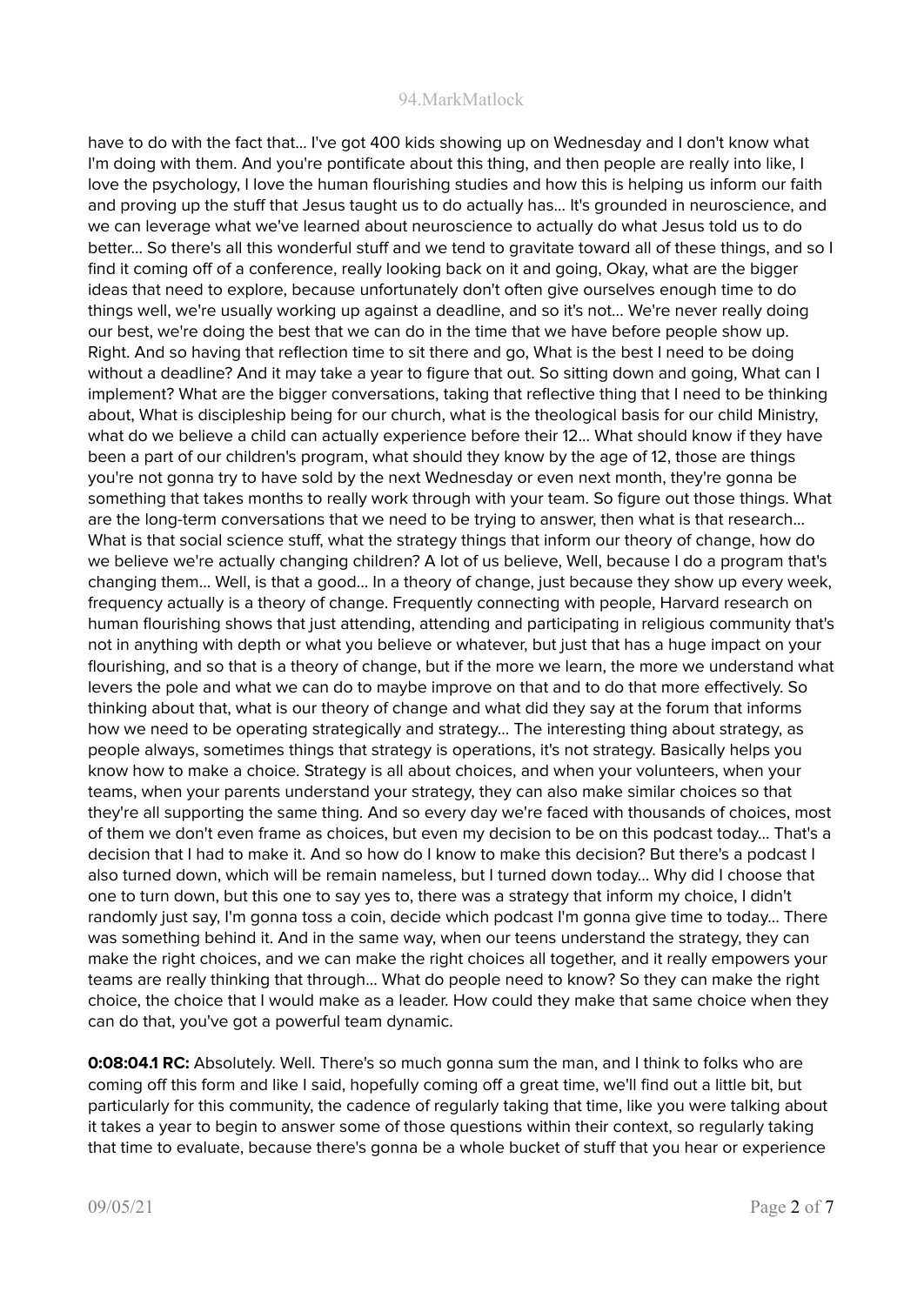at the Forum That's just gonna be enriching. It's just gonna be like, "Man, I'm not alone in this. Man, it's so good that God is so good that he's brought a community together, folks are focused on this," but then there's gonna be hopefully a lot of stuff that you feel like you can directly take from the form and apply to your context. Giving yourself a space to do that work well is so critical and really hard for this community. Now, you said to people one or two things that either they either don't have the long-term conversations, so making sure that you put it...

**0:09:36.6 MM:** You budget time for it, you know what I mean? And realize that over the course of the year, we wanna do this in every quarter, we're going to spend some time kind of addressing this and who are the right people to have in the room to do that, because you do have the tactician... Right, and that makes up the majority of us in ministry, just tell me what to do. A lot of the volunteers that we have, they don't have time to sit down and develop their own theology of child discipleship and spiritual formation. Right, so there is like, What do I need to do? So we wanna figure out that right balance of helping them, if they have a strategy, they can apply the tactics even better, they're not just doing something by rote, they understand why they're doing it, you wanna give people that way, but also what are the tactics that I can put in place today, 'cause there's a lot of low-hanging fruit that their people are gonna hear it, the child discipleship for them, where they can say, I can do that this week, I can do that next week, I can do that next month, and we can make that change and you will see huge benefits just from making a certain shift in a tactic, so thinking about the reflective, the strategy, social science part, and then the tactical, it's just a helpful way to break down your summit experience.

**0:10:28.4 RC:** Totally. And you said something about the strategy that I wanna lean into next because you are someone who is uniquely positioned in... I feel like the shortest way to describe it is you were talking about Gen Z before, it was cool, you are also working on a project with the folks, Pizarro and his team, which I know internally it's called The Emotionally Healthy teams prior. Can you give... Folks are listening to... Any sense of that and what to expect there?

**0:10:57.4 MM:** Yeah, so earlier this year, Pete Scarszo and his team reached out and basically they were looking at how can we contextualize emotionally healthy discipleship, which is emotional, I'll be the relationships and emotional, Healthy Spirituality. So I love God, emotionally, spirituality, love others, emotionally, healthy relationships, that makes up the two has of emotional Athy discipleship, and how could we do this for teenagers, and I've been involved in doing some team versions of other books for JP Morland, who's a philosopher. We did a book called Smart faith together, ten adaptation of love or Agarwal, your mind. And what was interesting is when I sat down... So he said, What we want you to do is take J's book and dumb it down for teenagers. I go, It looks called Smart faith. You don't dumb that down. And I did a God story, your story with Mexican, and one of the things that we're really trying to do is figure out how do we contextualize this... Right, for a teenager. So what I love about Pete was he was saying to me, I don't just want you to write a version of this, I want you to actually lead youth pastors and teenagers through this over a three-year period, so this is like a three-year journey that we are just embarking on the September of 2021 a great...And we'll be doing multiple cohorts over the next three years before it actually gets to a pub-ready version, because we wanna walk through a team and think about that. A lot of why The pete's work on Emotionally Healthy Spirituality has resonated with so many pastors is that they were spiritually unhealthy and emotionally unhealthy, and Pete is so transparent about his 20-year journey of recognizing his UN-Health and then trying to get there, and he's documents and everything that he's done, I just documented what he did and what worked, and then he did it with his leadership, and they did it with his church, so it makes sense that I can't just take his book and put some ten lingo in there, and at work, and the other part is, is that a lot of the people that are reading the book, our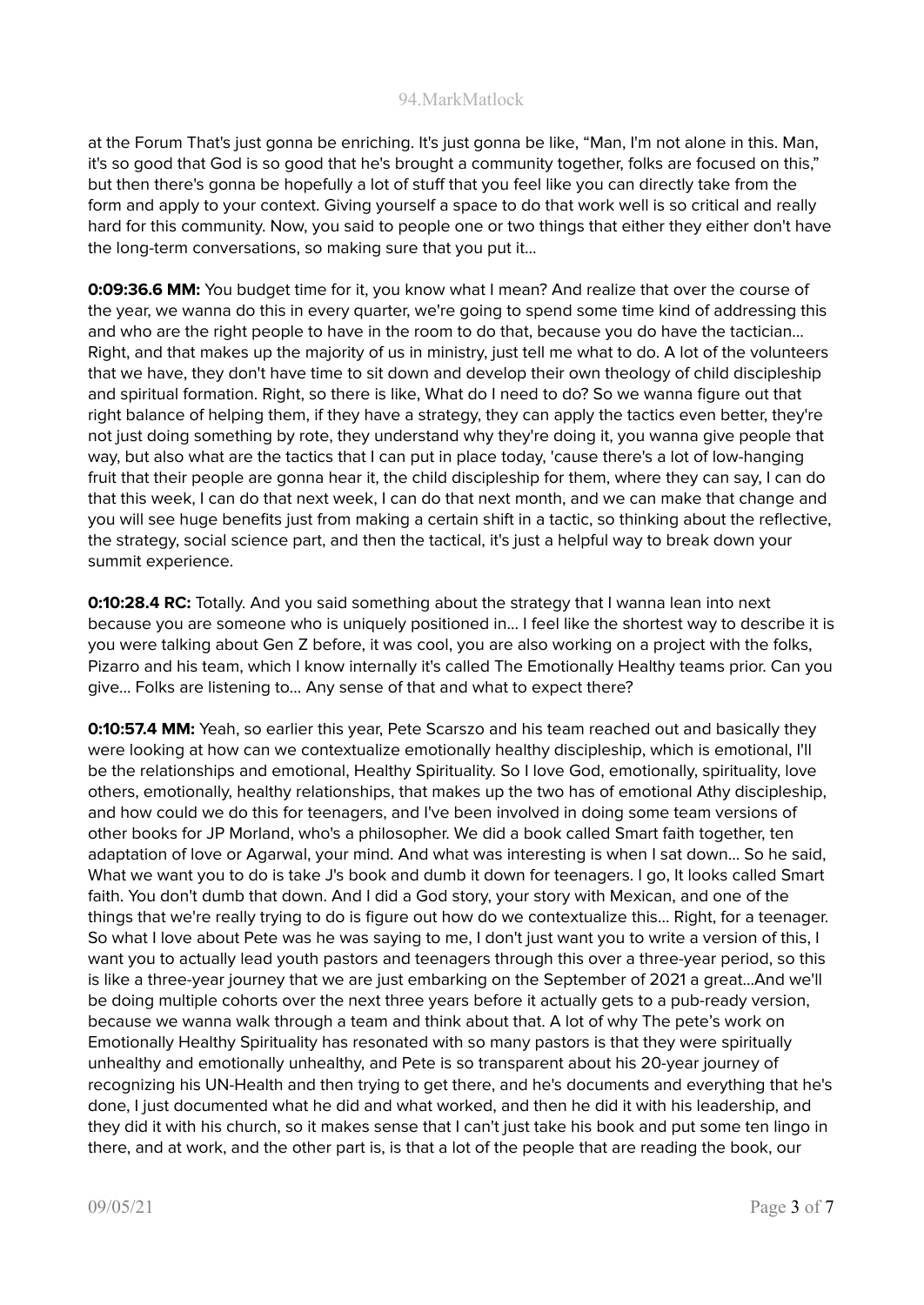adults, they're in their 30s and 40s, and their classes half empty, they're realizing... I'm lacking the teenagers glasses, not half empty, it's half full. It hasn't been filled up all the way yet, and so we're actually putting something into their life... That's a really different approach. So I love pets, vision around just we really need to contextualize is for teenagers, we need to take this content and we need to walk with him through their life, so I'm working with him, and then Matt Mann, who's the next gen pastor at New Life Church, where this is a part of their culture. He and I are co-leading this project to get that done, and it's exciting just to be a part of people that want to really help people follow Jesus, and the last time we talked.

**0:14:09.9 RC:** You said something recently... That's just stuck with me that was very compelling about this idea of nostalgia and how I'm gonna bad mis-quote you to you, which is, for those of you out here who have a podcast, I guess always podcasting 101, but in your... But what I think is so critical for this particular generation is that the rest of us recognize that this is an entirely different world, and we are trying to disciple them through something that we ourselves didn't experience the same way they are experiencing. And I'm not an expert in this like you are, Can you begin to unpack just unlike a really macro level, the ways in which what this current generation is going through is different, what the leader who maybe was Gen X, maybe was a baby boomer, maybe even with the greatest generation experience. Just on like a macro level, what is this generation experiencing that is, we'll say most often misunderstood by those who are trying to disciple them.

**0:16:40.1 MM:** Yeah, so that's a great, great question. I think a life feeling the pressure of this division is like the buzz word, right? Everybody's divided. Families are divided, denominations are divided. Division is just everywhere, and it's just the polarization of things, and it's like, How do we get here? But generational division is really critical because of my work, wisdom works, we're all about how does one generation passed down or accelerate the transfer of wisdom into another to young persons, like the Bible seems to indicate that we can accelerate our acquisition of wisdom by following the Word of God by living in the way of Jesus, right? And that there's this wisdom that comes down from above and the wisdom that comes from below the... So we gotta discern those two kinds of wisdom, but if we have a generational divide, there's no way to pass that generation that wisdom down from one generation to the next, so what we've got is we've got a lot of... We've got a generation that for the first time actually has a bunch of skills, and our living, have grown up in a world that is very different than the one everybody else is in and actually knows some stuff that the older generation needs to know, and it's more than just setting your vcrs, but it's a whole new imagination, I look at me, some of these tiktok evangelists and I'm going, I… As much as I am in the media and I am on the edge of what's going on and try to keep my finger on the pulse of today, I would never think to use tiktok in a way that some of them are thinking about using it because they are imagining it from a different place generationally than I am, and so their basis of imagination... Even though I'm tolerant, I'm accepting of it, I'm embracing it, I'm on it. I'm just marvel at, wow, they're coming up with things that I just never would have thought of. So this is the first time, and it would really start with the millennials that we had a generation actually had something that was really valuable for the older generations, but the older generation still have something valuable for the younger generations, and that is wisdom, that is experience. Knowledge that has been earned and forged over time, and it can be passed down if that generation is willing, and what we're finding is, is that generation Z-liminal are looking for metrics, they're looking for older people, but older generations often shut them down because it... They try to get them to conform to a world that no longer exists.

**0:18:53.4 MM:** This idea that there is a global reality, that the Internet has brought a global cultural globalization of a secular culture that is very different than the world that we've lived in and the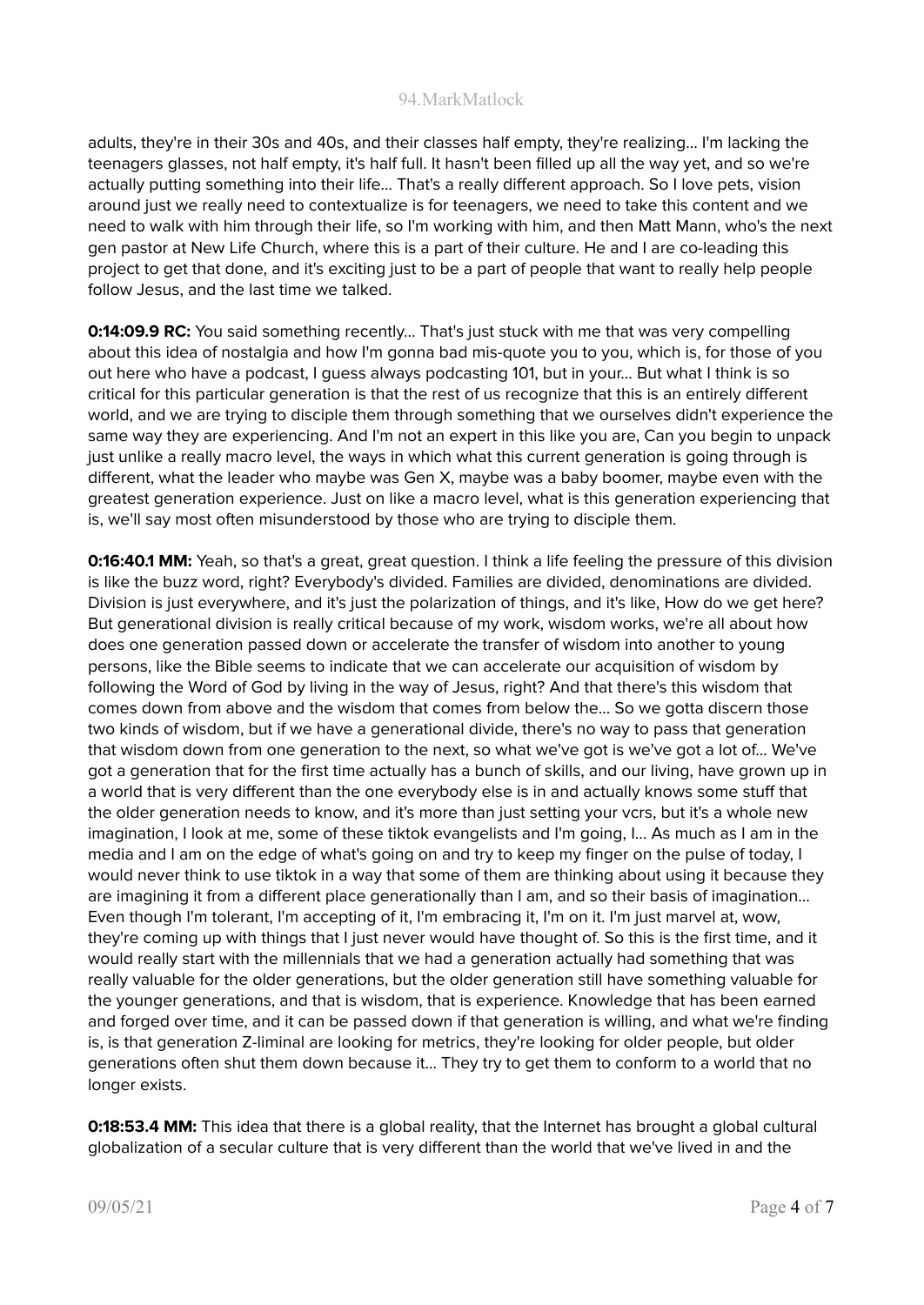United States because of some of the Christian values that shaped and formed has enjoyed a pseudo, experience in some segments of this American dream and what's happened with our ability to now hear all of these diverse voices, we find out, well, not everybody's experienced that dream, and you know what, there are other histories that are now available to us that we didn't ever have access to before. We were only taught what we were taught in school, and we all know that history, the victors are the ones who get a shape history, but all of a sudden you start hearing some of the the things you're not going, Well, wait a minute, that's really different than what I grew up believing or whatever, it's very disorienting for older generations, there's a lot of... And we just want to go away, but the reality is, we have a generation that's growing up in it, and they're very secure, so that's the first thing we have to realize we're living in… We are no longer living in a bubble, we are living in a very diverse... The census data just came out and we're seeing an increase in diverse people and that... I don't see a thing wrong with that, that's what God called us to, but that is going to create some district for a lot of people, that kind of news is threatening for all white people, that news is probably threatening. And so we have to be honest about that. Oh my God, I hate... We have to get in touch with that and we have to realize that maybe we have a bubble that's gonna burst a little bit, so that's the first thing...

**0:20:46.8 RC:** One of them, can I lean into that really quick? So what I find so compelling about... You had framed it around nostalgia, is that immediately... So I think about this in the context of my dad at right, my dad and I are very close, but we're obviously different generations, and when I began to look at it, at some of this... Some of the ways in which he looks at the world, and I look at the world differently. When I begin to recognize that he is looking at it from a lens of nostalgia, of recognizing that we've lost something or something's changed, and that was just the water that I grew up in, he immediately gave me a greater sense of empathy for his world view and I'm communicating that he was able to understand that I was coming from a different place, and I feel like that generational divide is so easily crossed when you begin to look at it the way that you're talking about...

**0:21:36.2 MM:** So when we have some humility, but it is disoriented, it is like a fish all of a sudden realizing they're breathing water... Yes, and that's what's happening to a lot of people are realizing, Oh, I didn't realize how comfortable I was with things and now they're changing and I'm aware of it, and that's a very disorienting experience to realize, Oh, I'm in a fish bowl, and we all are every one of us is to some extent... And you brought up to her also at a certain level, there is no putting the June back in the bottle, so I do hope that even for folks where some of the more polarizing conversations just bring them great distress or discomfort, also recognized that the church has an opportunity to be a leader in this position, the church was designed to lead people through this greatest work. And this is why the body of Christ does not have age limitations on it. If you have the Holy Spirit in you, you are a member of the Body of Christ, right? You have been grafted into the body of Christ, and yet we wait until people reach a certain age before we really start asking them, so as you're part of the body of Christ, how does your peace function, how does your organ in form and alter and is dependent and I'm dependent on you. And that's where generationally, because they're growing up in this different world and their imagination is different around things, we have to lean into them a little bit more than maybe traditionally, we've... And I don't know that I was ever right. I didn't live back then. But I think it's always been healthy to pay attention to what younger generations are, how they're seeing and experiencing the world because of the imagination that they have or what the body of Christ can do.

**0:22:40.5 RC:** Totally, you... And just really quickly, you touch on that, which I think is really important when I think about older generation, my father, thinking... 'cause you had said when you're in the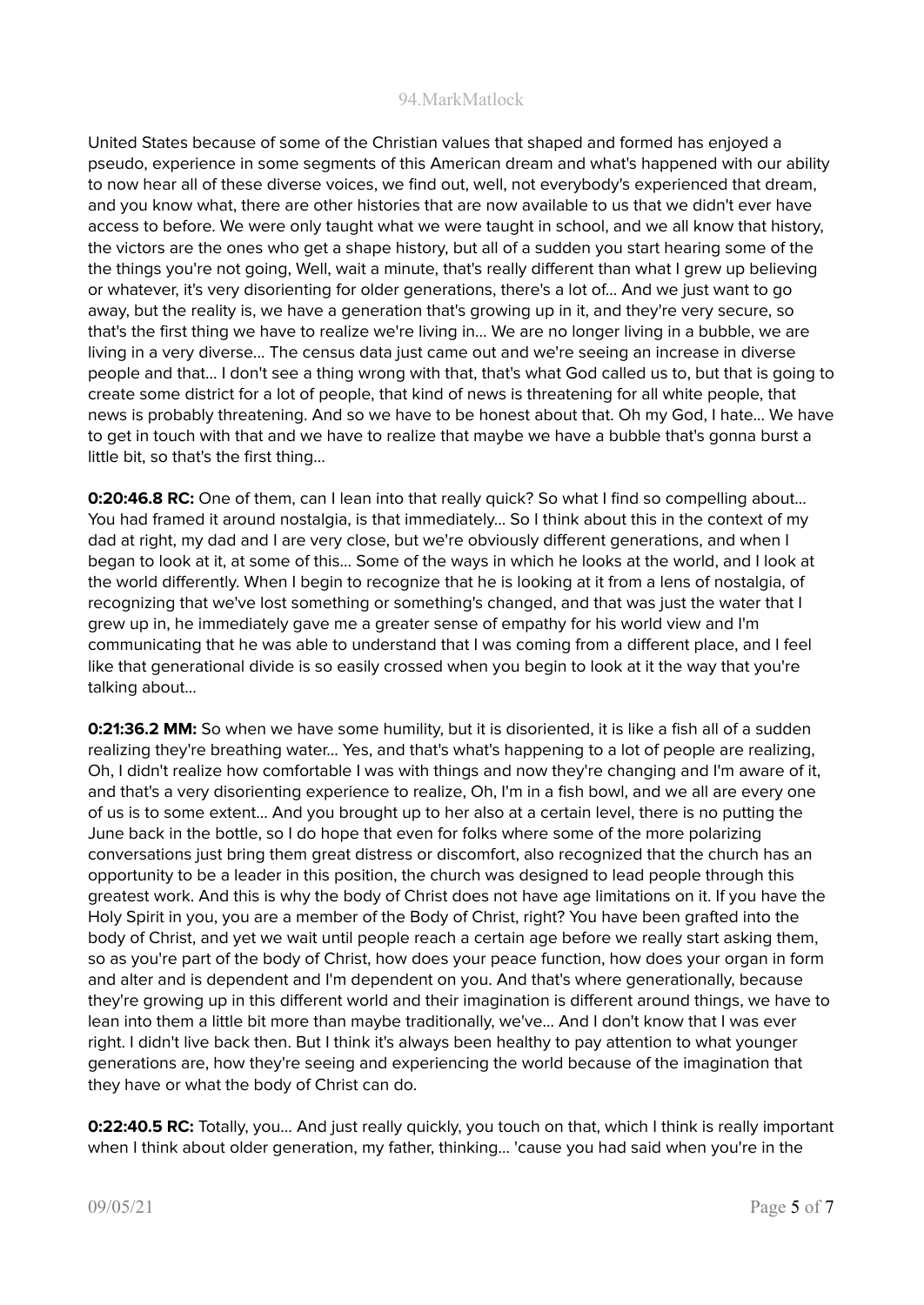stage of life where you're a teenager, you're... Some of this is all very natural that every teenager in history has thought, I have a better idea than the generation before me, but the difference, the magnitude of what this generation of kids is experiencing compared to what I experienced are my dad experience that we have to pay attention to that Delta because otherwise we are selling the change short and we're making the division wider before we can even start doing that work.

**0:24:04.0 MM:** Yeah, Gary Thomas and sacred parenting, he kinda talks about this idea that our children shape our faith, and I call that a Luke Skywalker effect, where Skywalker redeems His Father. Right. And in some ways, as older generations, we have an opportunity to expand our capacity for the kingdom, I'm not paying attention with this younger generations thinking about and how they're seeing the world because they are exposing fragile parts of the way that we viewed things that we... Few some things together. They're un-bundling them, and that's very difficult for us. And the other thing is that the center of Christianity has really moved out of the United States, it's in Southeast Asia, it's among the African continent, that's where we're seeing. Resilient, discipleship thrive, we've done a project for World Vision called the connected generation, where we were looking at the faith practices and beliefs of millennials and millennial Christians in particular, we're doing one right now on teenagers, a global state, teenagers in 25 different countries. Just like we did with the millennial study, and what we're finding is, is that the kind of the center of where Christianity is dynamically being practiced has shifted in the globe, and for Gotha is hard, and they're kinda looking at it going, Oh, I don't know that American Christianity, that's a little too few politics, it's a little too little as a certain lens that is reading and interpreting the scriptures from, and we have an opportunity to learn to breathe in from our brothers and sisters globally, and learn and get a richer picture of what God who God is and what He's doing in the world. And that's always exciting, always city, but that's why we have to think about the Body of the Christ and the fact... And if fact, the while I have my part to play, I'm dependent on all the other parts, and that means it dependent on the children that are believers as well, late are not... Well, they are physically and generationally maybe dependent on me. I am spiritually dependent on them somehow, according to what Paul talks about the Body of Christ, they are a part of the body that is necessary for us to function, we don't always treat them that way, we treat them as well, this is our farm team, and we have to realize, I always ask that in my own parenting, how am I dependent on my children right now for who I am becoming as an... Identifying with my children less as a parent child and now more as, especially as they're getting into their 20s, seeing them as we're more brother and sister in Christ, and we are a parent child, and that's a powerful thing to start thinking about generations that way. And another really big thing, generationally is mental health. We know that this generation, your millennials are starting to be called the most unlucky generation, because they've had some key moments in their development, they've had major disruptions, every institution, every hero that could be counted on failed them during their identity formation years and beyond, and the pandemic just, Hey, as we're entering into the middle age in our 40s, now we got this thing, it's like one more thing. But Gen Z, this has become much more normative, but Gen-Z is growing up in their identity forming years in the most un-Christian population in the United States that we've ever experienced, and so we have to ask ourselves how is that shaping a generation... There are... It's a different world. They don't know a lot of basics. I was just at a church in Atlanta, in a house church, and they had all these several people that aren't really typically church attending, and I'm just even seeing the worship going, These people... Could they even understand what grace means? And we're talking about the blood of Jesus, and they even know exist on gross, I'm washing in the blood of Jesus, what I mean. For me, these are very deep, they have deep meaning, and they're the result of years of reflection on these concepts, but for somebody coming in from the outside, it's like, Oh, you're... Washing in the blood of a lamb. So we have to realize that we have a generation that's emerging that doesn't have this happening, like the Ten Commandments. I learned about the Ten Commandments a lot through